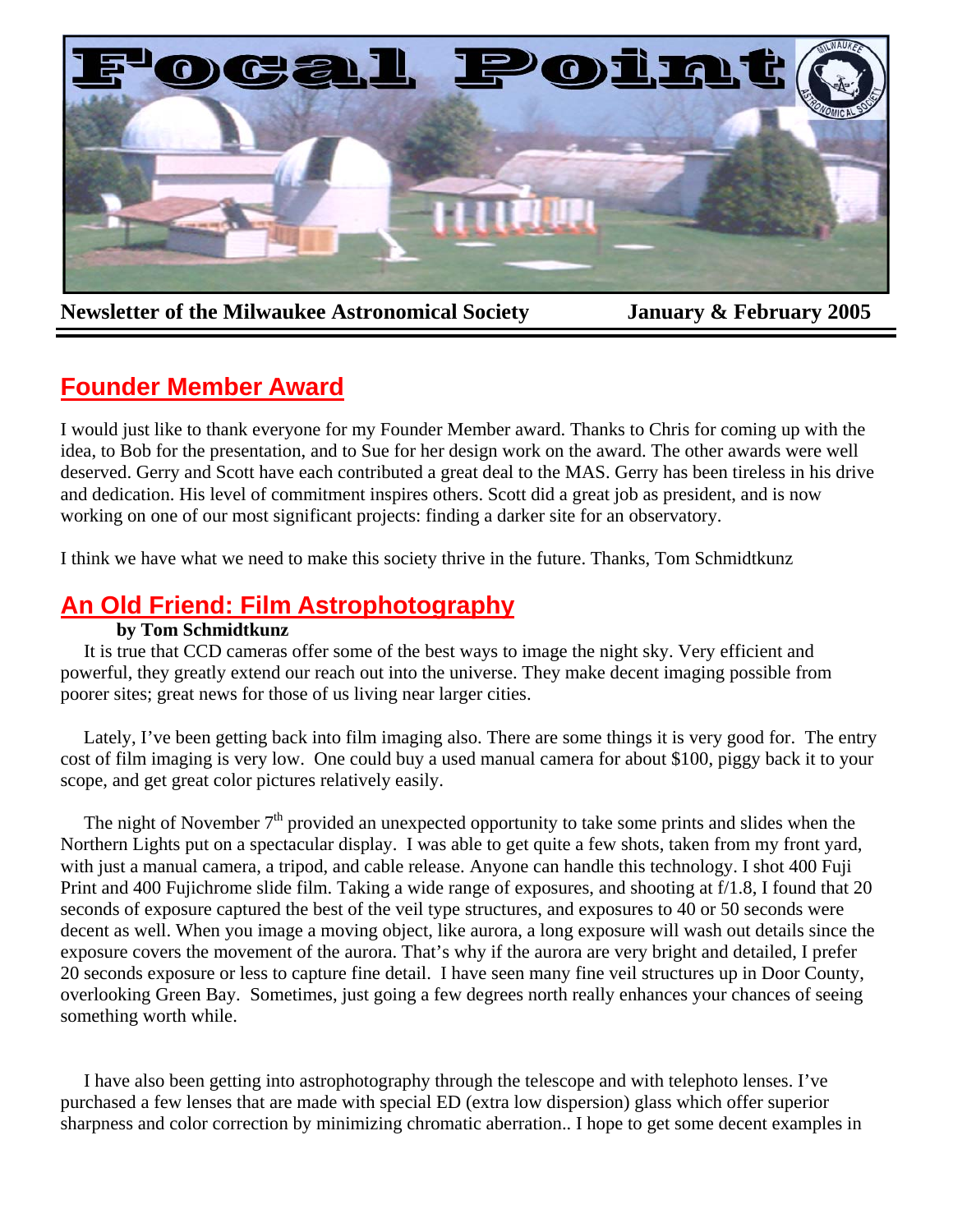time for my April talk at the MAS on this subject.

 About a year ago, I had a chance to pick up a quality 4" refractor and a Losmandy GM-8 mount. I am still learning a lot, but I can say that the mount is very accurate. I have taken 10 minute exposures with no added drive correction, and the images only show a slight amount of tracking error. I should be able to guide this out easily. There is also periodic error correction (PEC) on this mount, which will allow the mount to compensate automatically for drive inaccuracies. I am learning how to best use this.

 My next projects will involve using two new lenses: a Nikon 180 f/2.8 ED, and a Nikon 300 f/2.8, both of which have a fine reputation. I have a mounting plate on top of the telescope tube to which can be attached camera and lenses. I will then guide through the telescope, using a guiding eyepiece, and making corrections as needed. For wide angle views, I won't have to guide at all, because the drive errors will be small.

 Many people have done spectacular things with these types of lenses and CCD cameras, especially when used with a hydrogen alpha filter. Perhaps this is something I can try down the road. That's one of the neat things about this. You never get 'done'. There are always more intriguing projects out there to do.

 I enjoy observing with the telescope a great deal. There is something about seeing a real image now that is striking in a way an image cannot be. But imaging has its own appeal. A 50 mm lens can take a picture of Barnard's Loop in 5 minutes under a decent sky. And of course, both film and CCD camera store up the faint light from our subjects.

 Another plus about film imaging is that after you've obtained the images, you can scan them into your computer and then use all the processing tools you would on a CCD image. That's what I plan to do here. I'll take  $4 - 10$  images of a field, scan them and combine them for a final image. Many people have used Photoshop to do this. Maxim DL is also an excellent tool, especially the latest version.

Lastly, a word about f/ ratios. My 4" refractor is f/6. It does a great job on subjects like M45, Double cluster, M11, etc. For things that have extended faint areas like M31 or M8, a faster optical system works best. I have found that  $f/2.8 - f/4$  is a sweet spot for A/P. F/6 or so is fine for some objects, but not others.

 It's true that is colder out now, but there are many fine objects awaiting your study. Imaging is great fun, but addicting. People sometimes ask: why bother imaging, when you can look in a book or on the internet, and see images more fabulous then you could ever take. Fair question. The way I think of this is that it's one thing to climb a mountain, and stand on the peak, and it's quite another thing to read about someone else doing it in a book. Plus images are like a travel log of all the cool places I've been to.

When people boast that they've been to Florida or Europe, you can say, well, I've been to M74.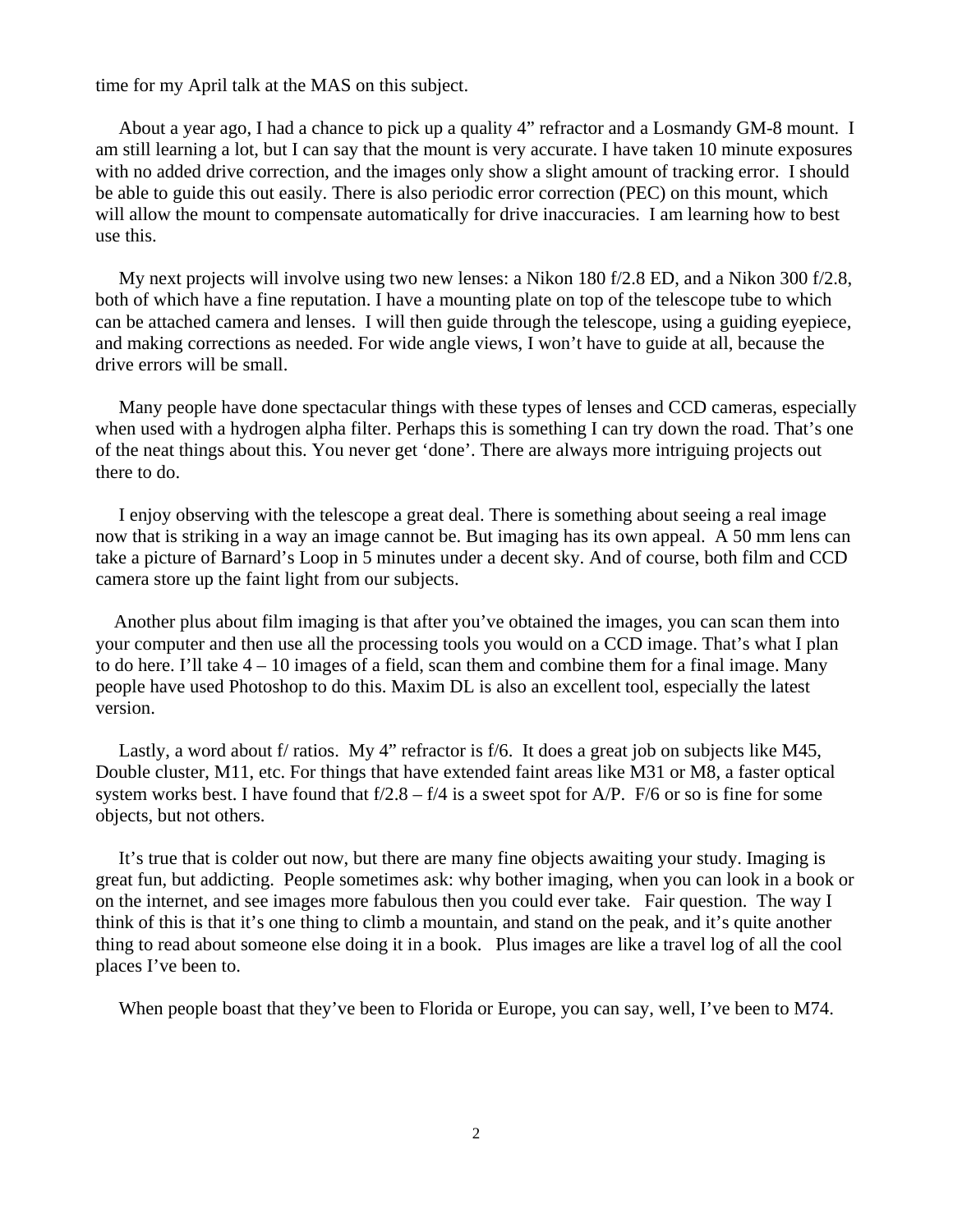# **Observatory Notes By Gerry Samolyk**

# **CCD Equipment**

Several times in the last few months, I found the primary power to the CCD camera on B scope disconnected with the secondary cooling transformer connected. Running power to the secondary cooling circuit without the cooling fan running can burn out the cooling circuit on the camera. I have heard from Santa Barbara Instruments that this is the number one cause of repair for these cameras.

Fortunately, the power to B scope is cut with the main breaker in A building so no damage has occurred. The MAS has invested thousands of dollars in our CCD equipment. To avoid damage to this equipment, please review the manual or contact the observatory director for instructions on using the equipment. The photo below identifies the cables connected to the ST-9 camera on B Scope.



## '**C' shed keys**

There have been many keys issued to members for the Albrect and Weisen observatories. I have not seen many of you for years. If you have a key to these buildings and find that you do not use it, please return it for your deposit.

## **Winter Heating Rules**

We are now in the cold part of the winter. Make sure that you keep the doors to the rest rooms and dark room closed. These rooms are electrically heated to protect the pipes from freezing. Keep in mind that when using the electric heat in the "Z" building, the down position for the circuit breaker is ON and up is OFF. Make sure that the heat is off before leaving the observatory.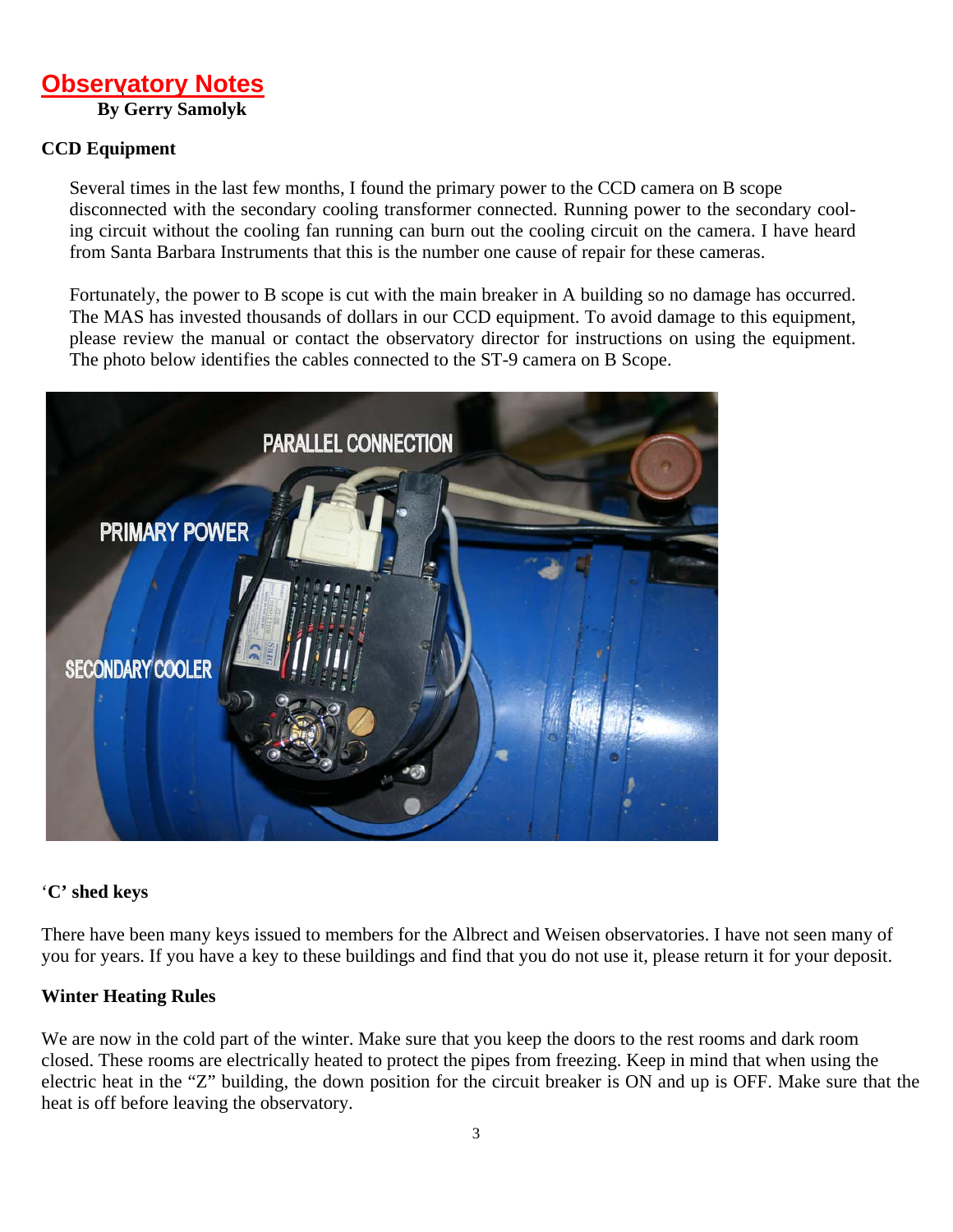## **Scopes for Sale**

A 6" f/8 telescope had been donated to the MAS (see photo). The Board has decided to put the scope up for sale.

A second scope is also for sale. It's a 60 mm refractor with a 900 mm F.L. Included is a tripod with an equatorial mount (no clock drive).

If you would like to make an offer on either telescope, contact me at: samolyk@ix.netcom.com. The proceeds will go to the Albrect fund.

I would like to give our members the first shot at these scopes. If none of our members are interested, we will post these scopes on Astromart.



# **Library News**

## **by Scott Laskowski, MAS Librarian**

## Rainbows, Halos, and Glories by Robert Greenler - 1980

When you open this book you will be treated with an original and cheerful surprise. The author's autograph is unique and personal. Mr. Greenler is a retired Physics professor from UW-M and has lectured to the MAS on previous occasions about atmospheric phenomena. He was the first to photograph the infrared rainbow. "I saw for the first time an infrared rainbow that had hung in the sky, undetected, since before the presence of people on this planet", he once said.

Robert Greenler says the atmospheric effects described in the text can be visible once in three days if people only looked at the sky. I asked Mr. Greenler, "How long does a typical solar halo, rainbow, sun dog or pillar last?" "Only as long as it takes to put film in your camera," was his humorous reply. Meteorology and the daylight sky can be as interesting as the night sky if you know what to look for and wonder why. Illustrated with beautiful photos and technical diagrams, it will wet your interest at any level. (Donated by Mary Ann & Virgil Tangney)

# **New Members**

**By Carlos Garces**

Mr. Andrew Little and Family, New Berlin

Mr. John Pilarski, Milwaukee

Mr. Jim Gehrke and Family, Milwaukee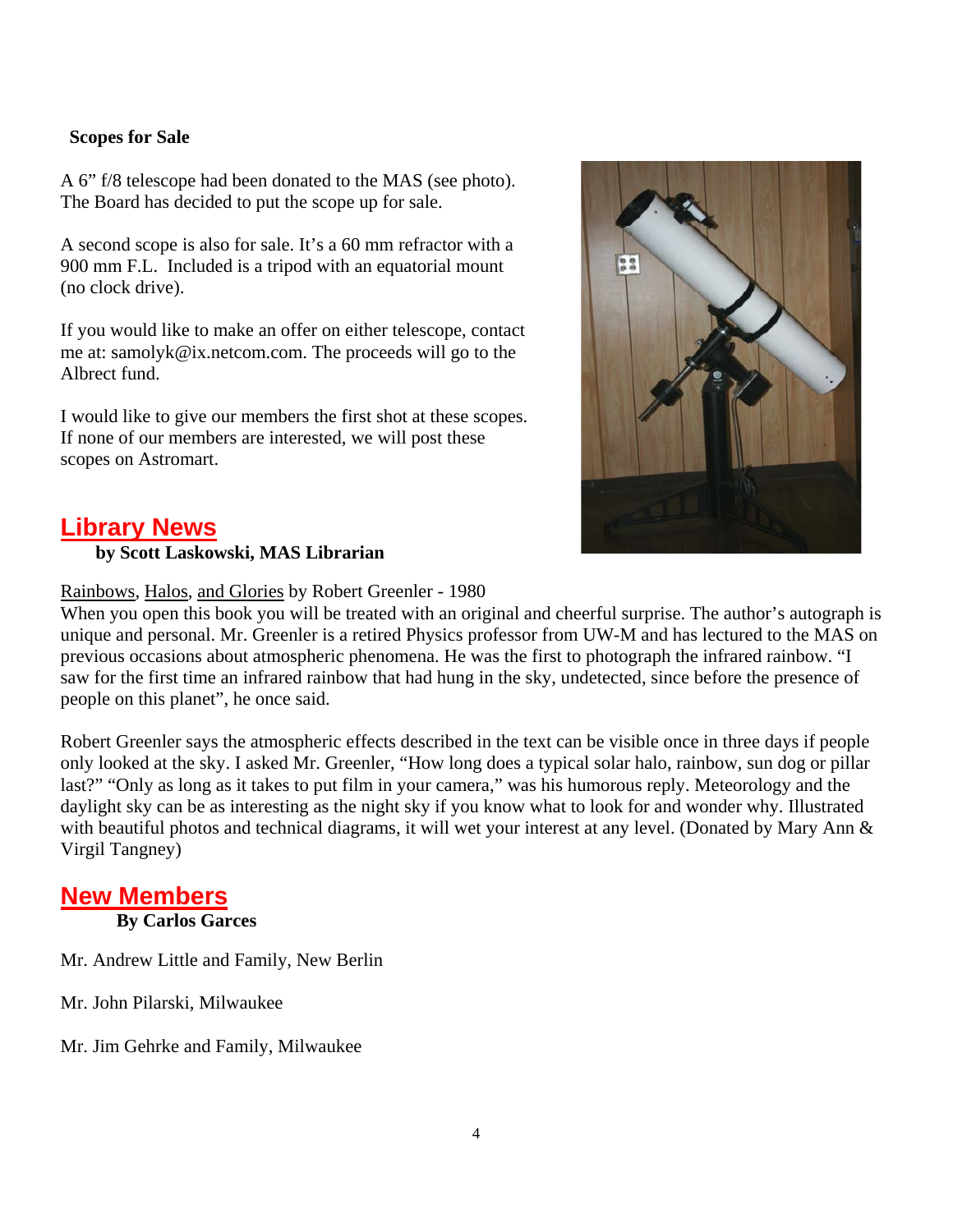# 5 **Rudy Records a Triple Play**

# **By Gerry Samolyk**

Last Sept, Rudy Poklar did a CCD run on the eclipsing star OO Aquila. During the run he noticed that there were two additional eclipsing stars in the field. He ran photometry on all three stars and found that all three were in eclipse at the same time.

12.2 – 14.6 with an orbital period of 3.228 d and V926 Aql runs from 13.8 – 14.6 with a period of 2.973 d. While OO Aql is relatively bright (9.2 – 9.9 mag.), the other two targets are much fainter. OP Aql is listed as

This is the first time I've seen anyone record three eclipses in a single CCD run.



# **For Sale**

Questar 7 with equatorial cradle and folding pier- \$6000.00 Richard Goldberg 6855 N. Elm Tree Rd. Glendale, WI 53217 414 351 0250 E-mail: isidore@wi.rr.com